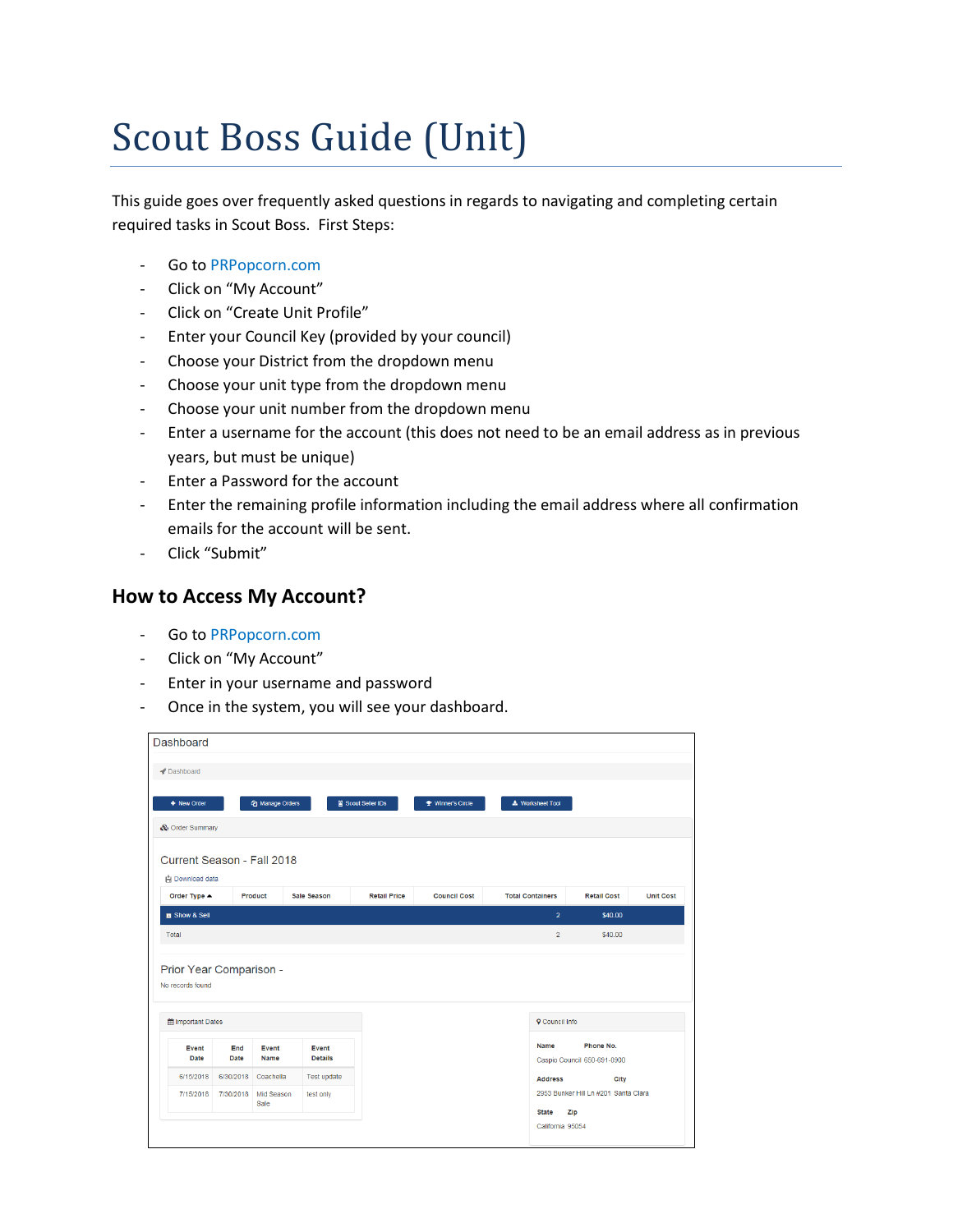## **How to Update My Profile?**

Click on "Unit User" in the top right hand corner of the screen.



- Your profile information will display.
- To update or change your profile, click "Edit Profile."
- If you would like to change your password, click "Change Password."

### **How to Place an Order?**

- Click "New Order" on the Dashboard.
- Choose what type of order you are entering (Take Order/Show n Sell) as well as pick up location.

| <b>Add Order</b>                    |               |                           |
|-------------------------------------|---------------|---------------------------|
| ■ Invoices / 胃 Orders / + Add Order |               |                           |
| Sale Season                         |               |                           |
| Spring 2018                         |               |                           |
| Order Type*                         |               |                           |
| --Select--                          |               | $\boldsymbol{\mathrm{v}}$ |
| <b>Pick Up Location*</b>            |               |                           |
| --Select--                          |               | v                         |
|                                     | <b>Submit</b> |                           |

- You will then be able to enter in your order.
	- o Remember:
		- Show n Sell orders = enter in as cases (If you are unsure of how many containers are in a case per product, please see "Helpful Tips" on PRPopcorn home page.)
		- Take Orders = enter in as containers
- At the bottom of the order form, you have the ability to add any notes/comments to the order.
- Click "Submit Order" to place your order.

#### **How to Edit/View an Order?**

- Click "Manage Orders" on the Dashboard.
- Here you will see a list of orders you have placed.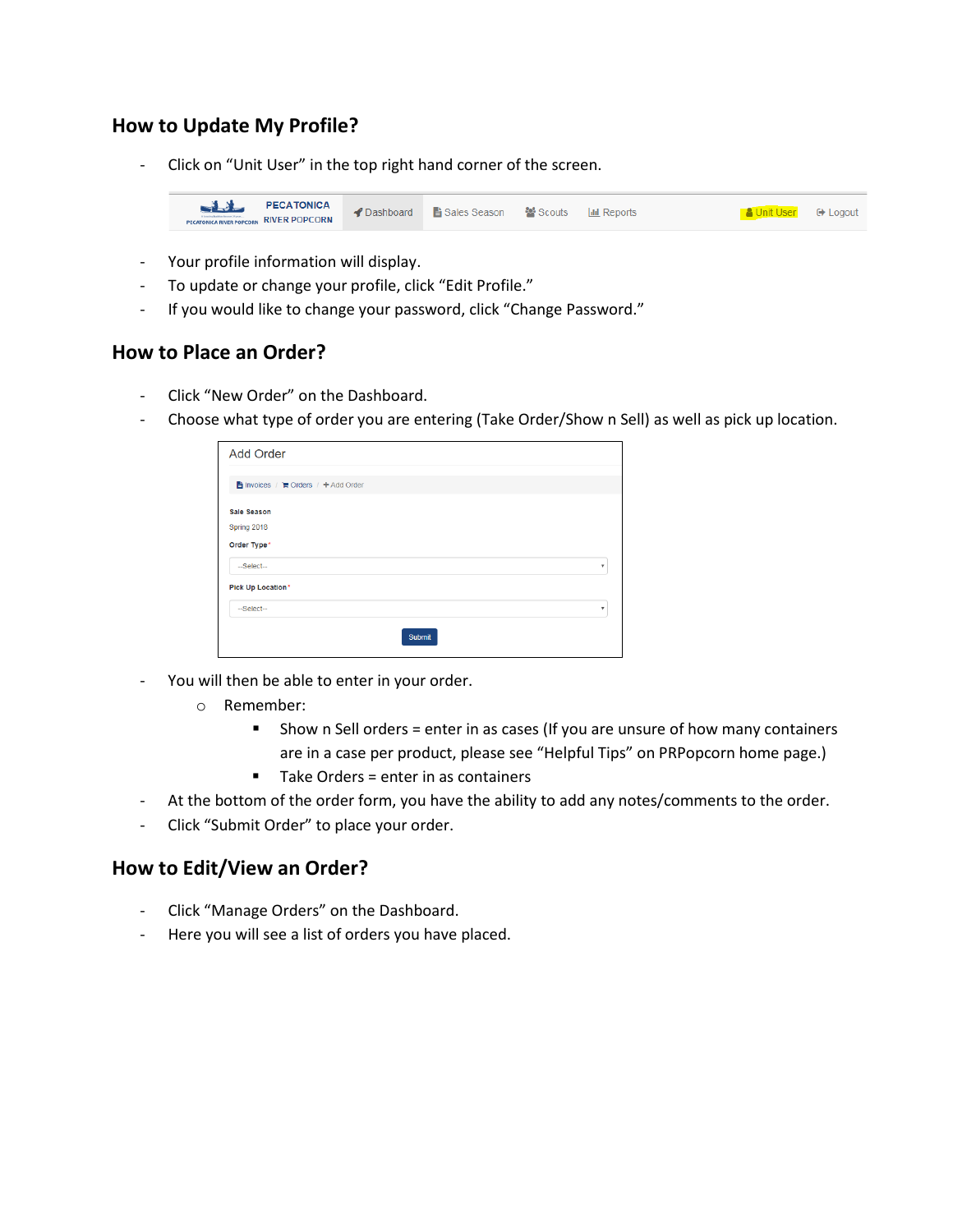| ■ Invoices / 胃 Orders |             |          |                   |                   |                     |                  |  |
|-----------------------|-------------|----------|-------------------|-------------------|---------------------|------------------|--|
| + Add Order           |             |          |                   |                   |                     |                  |  |
| Sale Season           |             |          |                   |                   |                     |                  |  |
| <b>Fall 2018</b>      |             |          |                   |                   |                     |                  |  |
| Order ID              | Order Type  | Location | <b>Status</b>     | <b>Added Date</b> | <b>Retail Total</b> |                  |  |
| 209289                | Show & Sell | Test     | Submitted by Unit | 6/1/2018          | \$40.00             | <b>E</b> Details |  |
|                       | Show & Sell | Test     | Submitted by Unit | 6/5/2018          | \$0.00              | <b>E</b> Details |  |
| 209290                |             |          |                   | 6/6/2018          | \$50.00             | <b>E</b> Details |  |
| 209294                | Show & Sell | Test     | Submitted by Unit |                   |                     |                  |  |

- You can only edit an order if the order status says "Submitted by Unit." Once your order is approved by District, Council, or PRP you will no longer be able to edit your order.
- If you are able to edit your order, click on "Details" and then "Edit Order."
	- o Here you are able to change the quantities and any notes that were added.
- Once finished, click "Submit Order."

# **How to Enter/View/Edit a Scout for Online Sales (Seller ID)?**

- Click "Scout Seller IDs" on the Dashboard.
- A list of Scouts with current online Seller ID's will populate.
	- o You do not have to enter a Scout every year for a new Seller ID. Scouts can use the same ID year after year while with this unit.

|        | <b>Scouts</b>               |                          |                            |                            |                     |               |                                   |                                 |
|--------|-----------------------------|--------------------------|----------------------------|----------------------------|---------------------|---------------|-----------------------------------|---------------------------------|
|        | 월 Scouts                    |                          |                            |                            |                     |               |                                   |                                 |
|        |                             |                          |                            |                            |                     |               |                                   |                                 |
|        | the Scouts<br>X Bulk Delete | <b>O</b> Inactive Scouts | <b><i>t</i></b> All Scouts |                            |                     |               |                                   |                                 |
| $\Box$ | Inactive                    | First<br><b>Name</b>     | Last<br><b>Name</b>        | Email                      | <b>Seller</b><br>ID | Date<br>Added |                                   |                                 |
|        | $\Box$                      |                          |                            |                            |                     |               |                                   | Add                             |
| $\Box$ | <b>No</b>                   | John                     | Doe                        | johndoe@email.com          | 0EAX6C              | 10/13/2017    | <b><i><del>l</del></i></b> Prizes | $\angle$ Edit $\times$ Delete   |
| $\Box$ | Yes                         | Joe                      | Smith                      | joesmith@email.com         | 6QJN1C              | 10/30/2017    | <b><i><del>i</del></i></b> Prizes | <b>∕Edit X Delete</b>           |
| $\Box$ | <b>No</b>                   | test                     | test                       | alisa.proskura@caspio1.com | S0211I              | 11/28/2017    | <b>in</b> Prizes                  | $\nearrow$ Edit $\times$ Delete |
| $\Box$ | <b>No</b>                   | Benny                    | White                      | bwhite@test.com            | XS1U2W              | 3/22/2018     | <b><i><u>i</u></i></b> Prizes     | $\angle$ Edit $\times$ Delete   |
|        |                             |                          |                            | Records 1-4 of 4           |                     |               |                                   |                                 |

- To add a new Scout, enter in the required fields (white boxes at the top):
	- o First Name
	- o Last Name (we only need the first two letters of his/her last name)
	- o Parent/Guardian email address
- Click "Add." A random Seller ID will be populated and an email will be sent to the parent/guardian letting them know their Scout's Seller ID.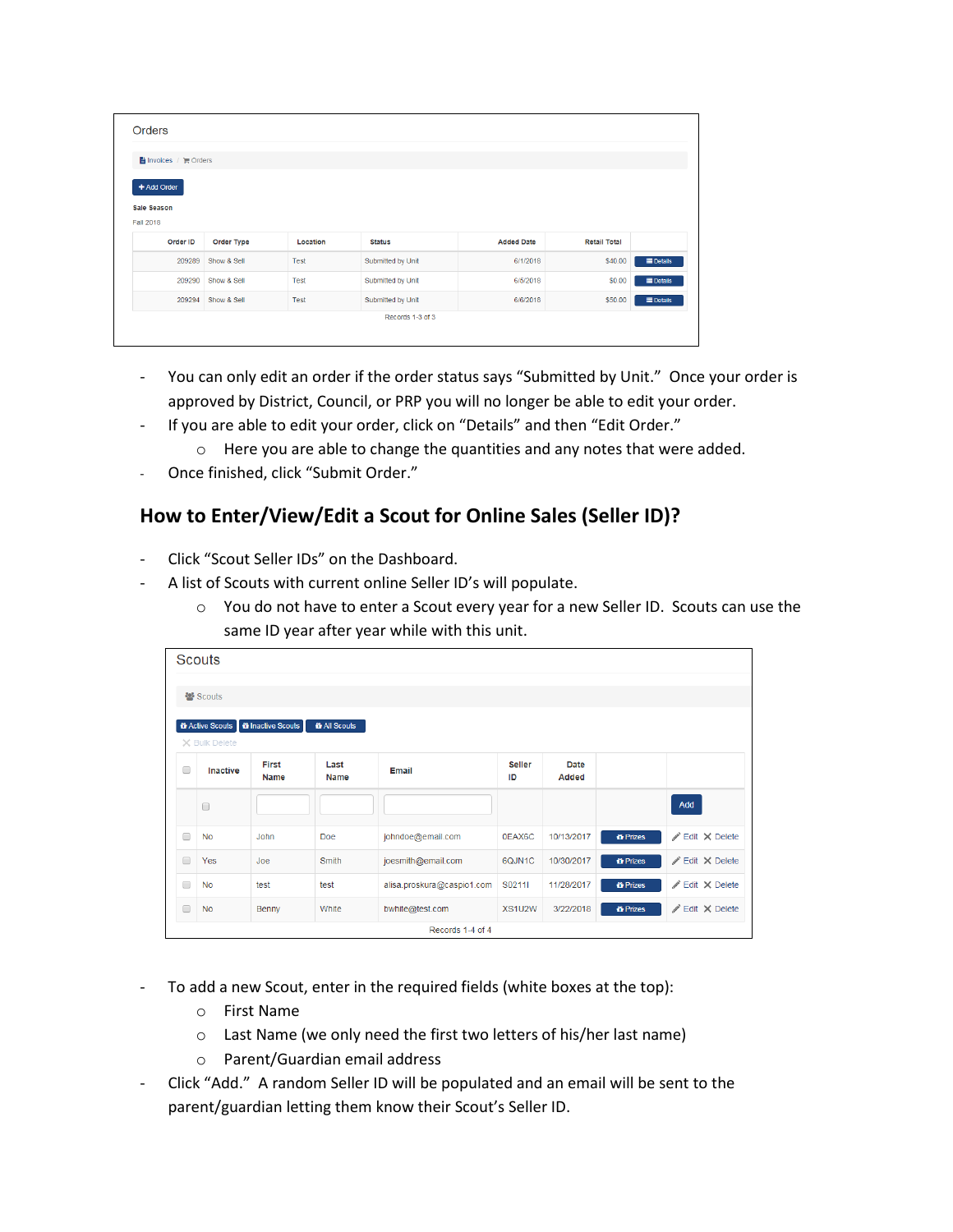- You may edit a Scout's information by clicking on "Edit."
	- o Only a Scout's first/last name and email can be edited. \*\* The Seller ID cannot be changed \*\*
- If a Scout is no longer selling popcorn, you may inactivate him/her which will hide all information tied to that Scout. If at any time you need to view that Scout's information again you simply click on "Inactive Scouts."

#### **How to Enter a Scout into the Winner's Circle?**

- Click "Winners Circle" on the Dashboard.
- Select the Scout's name you want to enter into the Winners Circle.
	- o Scouts are added through the Scout Seller ID process (please see above).

| Dashboard B Sales Season Secouts   In Reports |          |
|-----------------------------------------------|----------|
| <b>Enter Scout to Winners Circle</b>          | $\times$ |
| <b>Select a Scout</b>                         |          |
| 1234 5678                                     | v        |
| <b>Submit</b><br>Manage                       |          |
|                                               |          |

- Click "Submit"

| <b>Add Prize</b>               |             |                                                           |                     |  |  |  |  |  |
|--------------------------------|-------------|-----------------------------------------------------------|---------------------|--|--|--|--|--|
|                                |             | 国 Districts / 国 Units / 營 Scouts / 备 Prizes / 十 Add Prize |                     |  |  |  |  |  |
| <b>District</b>                | <b>Unit</b> | <b>Scout</b>                                              |                     |  |  |  |  |  |
| Caspio District 1              | 0003        | test test                                                 |                     |  |  |  |  |  |
| <b>Invoice Period*</b>         |             |                                                           |                     |  |  |  |  |  |
| $-Select$                      |             |                                                           | ٧                   |  |  |  |  |  |
| Amount Sold*                   |             |                                                           |                     |  |  |  |  |  |
|                                |             |                                                           |                     |  |  |  |  |  |
| Prize Type*                    |             |                                                           |                     |  |  |  |  |  |
|                                |             |                                                           | ۷                   |  |  |  |  |  |
| <b>Worksheet Verification*</b> |             |                                                           |                     |  |  |  |  |  |
| Choose File No file chosen     |             |                                                           |                     |  |  |  |  |  |
| Zip*                           |             | Pickup Name*                                              | Pickup Email*       |  |  |  |  |  |
|                                |             |                                                           | testunit@caspio.com |  |  |  |  |  |
|                                |             | Submit                                                    |                     |  |  |  |  |  |

- Type in the above information
	- o Invoice period (Season and year)
	- o Total dollars Scout sold
	- o Prize choice
	- o Worksheet verification (this can be a photo of the Take Order sheet, excel document, or anything that shows the total sales for this Scout)
	- o Zip code
	- o Name of person picking up prize